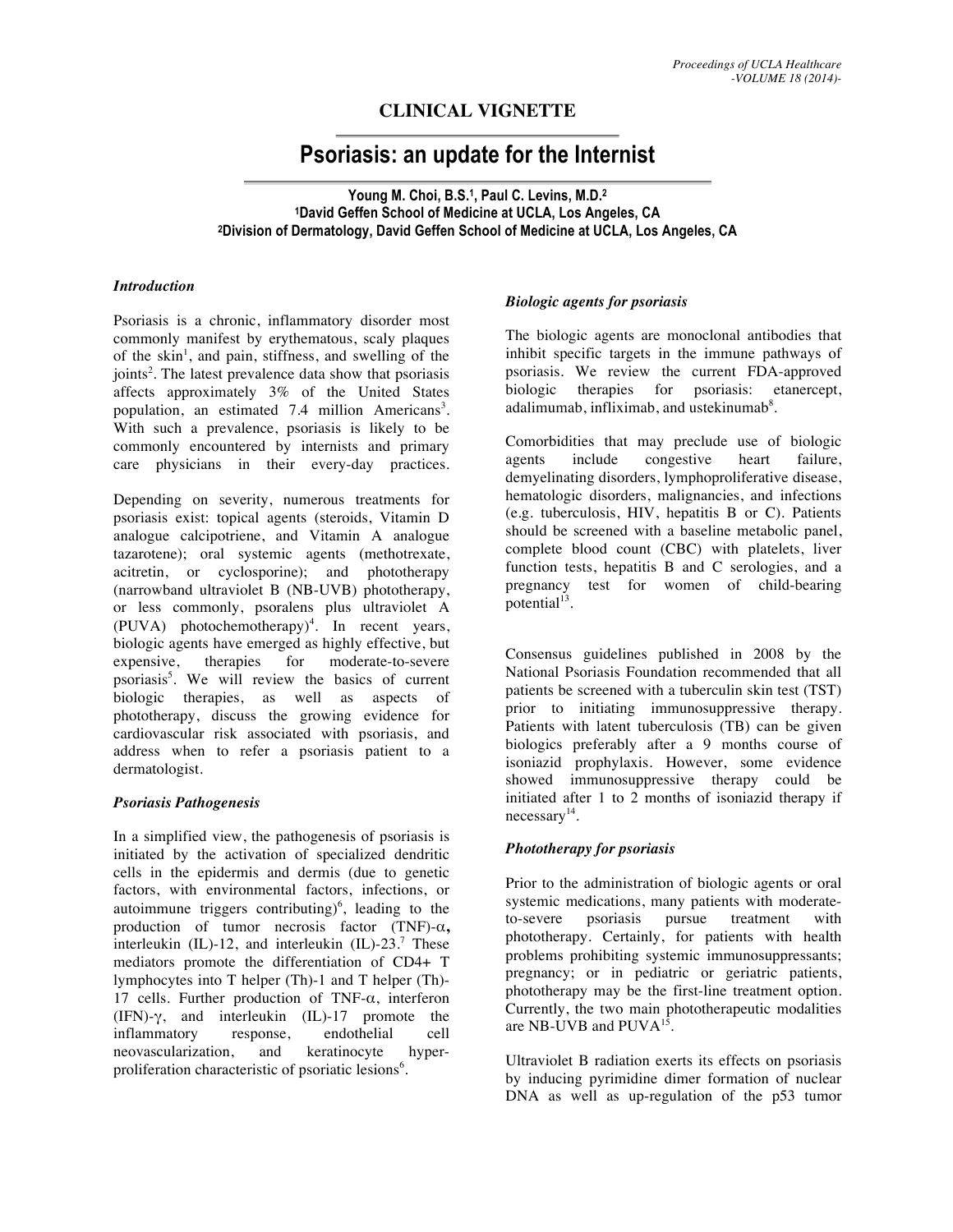suppressor gene. These effects ultimately lead to inhibition of proliferating keratinocytes and lymphocytes. In PUVA, the psoralen molecule is administered orally or topically, followed by ultraviolet A (UVA) radiation. Psoralen intercalates into DNA molecules, binding to a thymidine base upon UVA radiation. This DNA-psoralen crosslinking leads to inhibition of psoriatic keratinocyte proliferation<sup>15</sup>.

#### *Cardiovascular risk associated with psoriasis*

Psoriasis has been linked with traditional cardiovascular risk factors, including the metabolic syndrome<sup>18</sup>. One prospective cohort study found that psoriasis was associated with an elevated risk of diabetes and hypertension<sup>19</sup>. Numerous studies, however, have shown that patients with psoriasis have an elevated risk of myocardial infarction<sup>20</sup> (MI) and stroke<sup>21</sup>, independent of these cardiovascular risk factors. In a prospective cohort study of psoriasis patients in the United Kingdom, Gelfand et al<sup>20</sup>. found an increased risk of MI in psoriasis patients of varying severity and age, with the greatest adjusted relative risk of 3.10 (95% CI, 1.98-4.86) in younger patients with severe psoriasis. In another study, Gelfand et  $al^{21}$ . showed an independently elevated risk of stroke in severe psoriasis patients (hazard ratio (HR) 1.43, 95% CI, 1.1-1.9).

Aggressive treatment of psoriasis was also found to be associated with a significant reduction in the risk of MI, as demonstrated by Wu et  $al^{22}$ , who found that psoriasis patients treated with TNF-inhibitors had a decreased risk of MI compared to topically treated patients (HR 0.50, 95% CI, 0.32-0.79). Despite this growing evidence, a survey from 2010 to 2011 found most primary care physicians and cardiologists did not routinely screen for cardiovascular risk factors in psoriasis patients<sup>23</sup>. Although further prospective studies need to be performed, a recent article published in the *Journal of the American Heart Association* states that psoriasis patients should be educated on the elevated risk of cardiovascular disease and aggressively managed for modifiable cardiovascular risk factors $24$ .

# *Referral to a dermatologist*

One practical method of analyzing psoriasis severity is based on body surface area (BSA) involvement.

Generally, primary care physicians can manage mild psoriasis with topical modalities<sup>7</sup>. If patients progress to moderate or severe psoriasis requiring higher doses of high-potency steroids or alternative systemic therapies, referral to dermatology is warranted. Other recommended criteria for referral include failed or poorly tolerated topical therapy, involvement of difficult-to-treat sites (e.g. palmoplantar, facial, genital), generalized pustular psoriasis, acute unstable psoriasis, or acute erythroderma<sup>26</sup>.

Special consideration should be given to pediatric and geriatric populations with psoriasis. In children, streptococcal throat infection can trigger guttate psoriasis, characterized by scaly, pink or salmoncolored papules mostly on the trunk. In geriatric patients, treatment of psoriasis can be challenging due to the high prevalence of comorbidities, polypharmacy, and risk of infection. Even topical agents must be used with heightened caution to avoid skin atrophy, fragility, purpura, and skin infections<sup>27</sup>. Elderly patients, therefore, may be appropriately referred to a dermatologist sooner in the management of their psoriasis.

#### *Conclusion*

In this brief update, we have provided an overview of advancements in psoriasis since the turn of the  $21<sup>st</sup>$ century. Biologic agents have emerged as highly effective therapies, providing significant relief from moderate-to-severe psoriasis. However, phototherapy still remains as a safe and effective alternative to systemic immunosuppressive medications. Moreover, numerous studies have found an elevated risk of cardiovascular events in psoriasis patients, independent of traditional risk factors. Although certain situations necessitate dermatology referral, psoriasis is a common disorder with systemic manifestations requiring the attention of internists and dermatologists alike.

#### **REFERENCES**

- 1. **Menter A, Gottlieb A, Feldman SR, Van Voorhees AS, Leonardi CL, Gordon KB, Lebwohl M, Koo JY, Elmets CA, Korman NJ, Beutner KR, Bhushan R**. Guidelines of care for the management of psoriasis and psoriatic arthritis: Section 1. Overview of psoriasis and guidelines of care for the treatment of psoriasis with biologics. *J Am Acad Dermatol.* 2008 May:58(5):826-50. doi: *Dermatol*. 2008 May;58(5):826-50. doi: 10.1016/j.jaad.2008.02.039. PubMed PMID: 18423260.
- 2. **Gottlieb A, Korman NJ, Gordon KB, Feldman SR, Lebwohl M, Koo JY, Van Voorhees AS, Elmets CA, Leonardi CL, Beutner KR, Bhushan R, Menter A**. Guidelines of care for the management of psoriasis and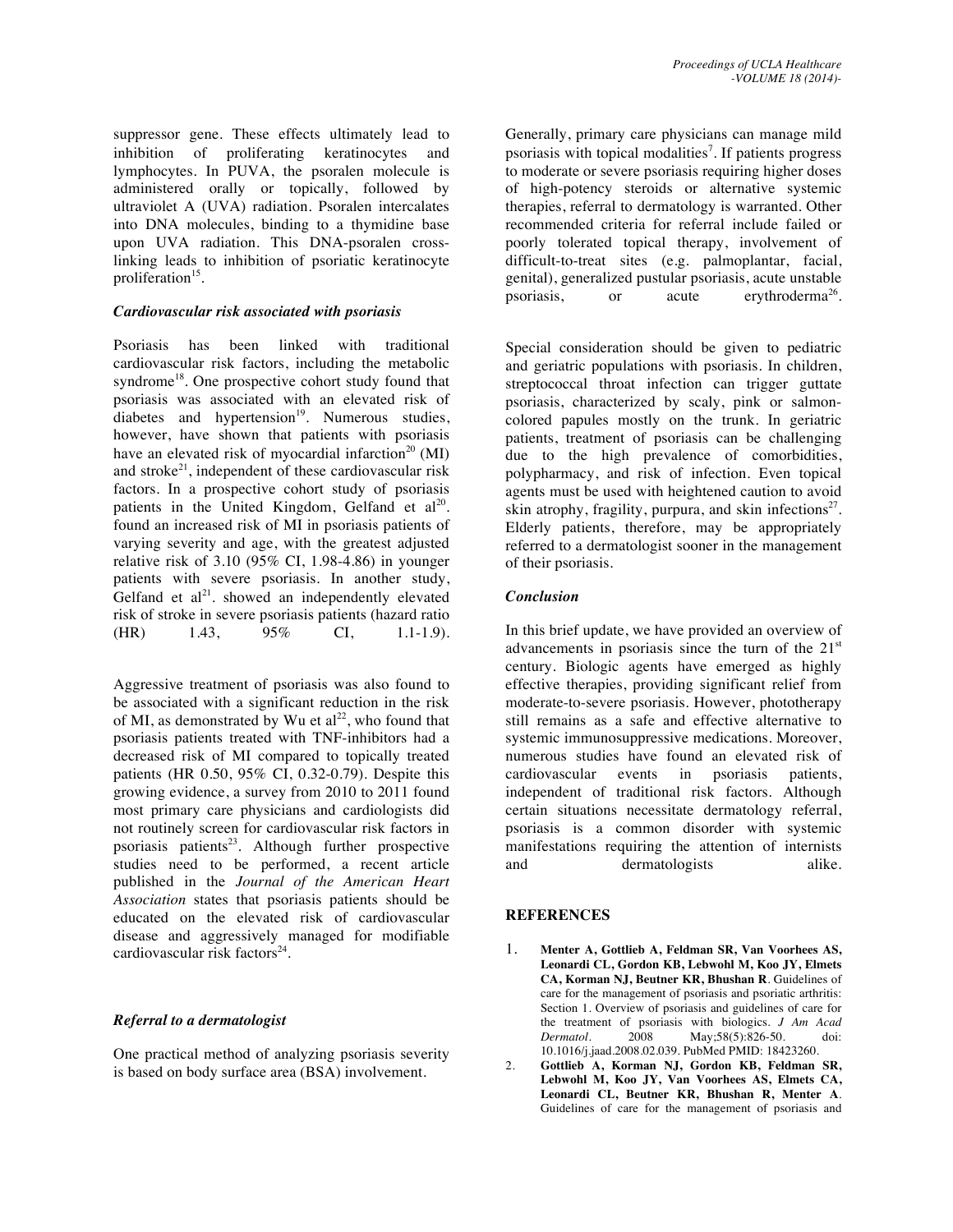psoriatic arthritis: Section 2. Psoriatic arthritis: overview and guidelines of care for treatment with an emphasis on the biologics. *J Am Acad Dermatol*. 2008 May;58(5):851-64. doi:10.1016/j.jaad.2008.02.040. PubMed PMID: 18423261.

- 3. **Rachakonda TD, Schupp CW, Armstrong AW**. Psoriasis prevalence among adults in the United States. *J Am Acad Dermatol*. 2014 Mar;70(3):512-6. doi:10.1016/j.jaad.2013.11.013. Epub 2014 Jan 2. PubMed PMID: 24388724.
- 4. **Pardasani AG, Feldman SR, Clark AR**. Treatment of psoriasis: an algorithm-based approach for primary care physicians. *Am Fam Physician*. 2000 Feb 1;61(3):725-33, 736. Review. PubMed PMID: 10695585.
- 5. **Rustin MH**. Long-term safety of biologics in the treatment of moderate-to-severe plaque psoriasis: review of current data. *Br J Dermatol*. 2012 Nov;167 Suppl 3:3-11. doi: 10.1111/j.1365-2133.2012.11208.x. Review. PubMed PMID:23082810.
- 6. **Lowes MA, Bowcock AM, Krueger JG**. Pathogenesis and therapy of psoriasis. *Nature*. 2007 Feb 22;445(7130):866- 73. Review. PubMed PMID: 17314973.
- 7. **Kupetsky EA, Keller M**. Psoriasis vulgaris: an evidencebased guide for primary care. *J Am Board Fam Med*. 2013 Nov-Dec;26(6):787-801. doi:10.3122/jabfm.2013.06.130055. PubMed PMID: 24204077.
- 8. Biologic drugs: fact sheets. National Psoriasis Foundation website: http://www.psoriasis.org/aboutpsoriasis/treatments/biologics/resources. Accessed 15 March 2014.
- 9. **Papp KA, Tyring S, Lahfa M, Prinz J, Griffiths CE, Nakanishi AM, Zitnik R, van de Kerkhof PC, Melvin L**; Etanercept Psoriasis Study Group. A global phase III randomized controlled trial of etanercept in psoriasis: safety, efficacy, and effect of dose reduction. *Br J Dermatol*. 2005 Jun;152(6):1304-12. PubMed PMID:15948997.
- 10. **Menter A, Tyring SK, Gordon K, Kimball AB, Leonardi CL, Langley RG, Strober BE, Kaul M, Gu Y, Okun M,**  Papp K. Adalimumab therapy for moderate to severe psoriasis: A randomized, controlled phase III trial. *J Am Acad Dermatol*. 2008 Jan;58(1):106-15. Epub 2007 Oct 23. PubMed PMID: 17936411.
- 11. **Reich K, Nestle FO, Papp K, Ortonne JP, Evans R, Guzzo C, Li S, Dooley LT, Griffiths CE**; EXPRESS study investigators. Infliximab induction and maintenance therapy for moderate-to-severe psoriasis: a phase III, multicentre, double-blind trial. *Lancet*. 2005 Oct 15-21;366(9494):1367- 74. PubMed PMID: 16226614.
- 12. **Leonardi CL, Kimball AB, Papp KA, Yeilding N, Guzzo C, Wang Y, Li S, Dooley LT, Gordon KB**; PHOENIX 1 study investigators. Efficacy and safety of ustekinumab, a human interleukin-12/23 monoclonal antibody, in patients with psoriasis: 76-week results from a randomised, doubleblind, placebo-controlled trial (PHOENIX 1). *Lancet*. 2008 May 17;371(9625):1665-74. 6736(08)60725-4. Erratum in: Lancet. 2008 May 31;371(9627):1838. PubMed PMID: 18486739.
- 13. **Zeichner JA**. A practical approach to screening psoriasis patients for therapy with biologic agents. *J Clin Aesthet Dermatol* 2008 Sep;1(3):50-4. PMID: 21203363.
- 14. **Doherty SD, Van Voorhees A, Lebwohl MG, Korman NJ, Young MS, Hsu S**, National Psoriasis Foundation. National Psoriasis Foundation consensus statement on screening for latent tuberculosis infection in patients with psoriasis treated with systemic and biologic agents. *J Am Acad Dermatol*. 2008 Aug;59(2):209-17. doi: 10.1016/j.jaad.2008.03.023. Epub 2008 May 15. PubMed PMID: 18485527.
- 15. **Lapolla W, Yentzer BA, Bagel J, Halvorson CR, Feldman SR**. A review of phototherapy protocols for psoriasis treatment. *J Am Acad Dermatol*. 2011 May;64(5):936-49. doi: 10.1016/j.jaad.2009.12.054. Epub 2011 Mar 22. Review. PubMed PMID: 21429620.
- 16. **Rácz E, Prens EP, Kurek D, Kant M, de Ridder D, Mourits S, Baerveldt EM, Ozgur Z, van IJcken WF, Laman JD, Staal FJ, van der Fits L**. Effective treatment of psoriasis with narrow-band UVB phototherapy is linked to suppression of the IFN and Th17 pathways. *J Invest Jul*;131(7):1547-58. doi: 10.1038/jid.2011.53. Epub 2011 Mar 17. PubMed PMID: 21412260.
- 17. **Inzinger M, Heschl B, Weger W, Hofer A, Legat FJ, Gruber-Wackernagel A, Tilz H, Salmhofer W, Quehenberger F, Wolf P**. Efficacy of psoralen plus ultraviolet A therapy vs. biologics in moderate to severe chronic plaque psoriasis: retrospective data analysis of a patient registry. *Br J Dermatol*. 2011 Sep;165(3):640-5. doi: 10.1111/j.1365-2133.2011.10396.x. Epub 2011 Jul 11. PubMed PMID: 21564068.
- 18. **Love TJ, Qureshi AA, Karlson EW, Gelfand JM, Choi HK**. Prevalence of the metabolic syndrome in psoriasis: results from the National Health and Nutrition Examination Survey, 2003-2006. *Arch Dermatol*. 2011 Apr;147(4):419- 24. doi: 10.1001/archdermatol.2010.370. Epub 2010 Dec 20. PubMed PMID: 21173301; PubMed Central PMCID: PMC3075375.
- 19. **Qureshi AA, Choi HK, Setty AR, Curhan GC**. Psoriasis and the risk of diabetes and hypertension: a prospective study of US female nurses. *Arch Dermatol*. 2009 Apr;145(4):379-82. doi: 10.1001/archdermatol.2009.48. PubMed PMID: 19380659; PubMed Central PMCID: PMC2849106.
- 20. **Gelfand JM, Neimann AL, Shin DB, Wang X, Margolis DJ, Troxel AB.** Risk of myocardial infarction in patients with psoriasis. *JAMA*. 2006 Oct 11;296(14):1735-41. PubMed PMID: 17032986.
- 21. **Gelfand JM, Dommasch ED, Shin DB, Azfar RS, Kurd SK, Wang X, Troxel AB**. The risk of stroke in patients with psoriasis. *J Invest Dermatol*. 2009 Oct;129(10):2411- 8. doi: 10.1038/jid.2009.112. Epub 2009 May 21. PubMed PMID:19458634; PubMed Central PMCID: PMC2864921.
- 22. **Wu JJ, Poon KY, Channual JC, Shen AY**. Association between tumor necrosis factor inhibitor therapy and myocardial infarction risk in patients with psoriasis. Arch<br>Dermatol. 2012 Nov:148(11):1244-50. Nov;148(11):1244-50. doi:10.1001/archdermatol.2012.2502. Erratum in: *Arch Dermatol*. 2013 Feb;149(2):158. PubMed PMID: 22911151.
- 23. **Parsi KK, Brezinski EA, Lin TC, Li CS, Armstrong AW**. Are patients with psoriasis being screened for cardiovascular risk factors? A study of screening practices and awareness among primary care physicians and cardiologists. *J Am Acad Dermatol*. 2012 Sep;67(3):357-62. doi: 10.1016/j.jaad.2011.09.006. Epub 2011 Nov 12. PubMed PMID: 22079041.
- 24. **Armstrong EJ, Harskamp CT, Armstrong AW**. Psoriasis and major adverse cardiovascular events: a systematic review and meta-analysis of observational studies. *J Am Heart Assoc.* 2013 Apr 4;2(2):e000062. 10.1161/JAHA.113.000062. Review. PubMed PMID: 23557749; PubMed Central PMCID: PMC3647278.
- 25. Psoriasis severity. National Psoriasis Foundation website: http://www.psoriasis.org/about-
- psoriasis/treatments/severity. Accessed19 March 2014. 26. **Cohen SN, Baron SE, Archer CB**; British Association of Dermatologists and Royal College of General Practitioners. Guidance on the diagnosis and clinical management of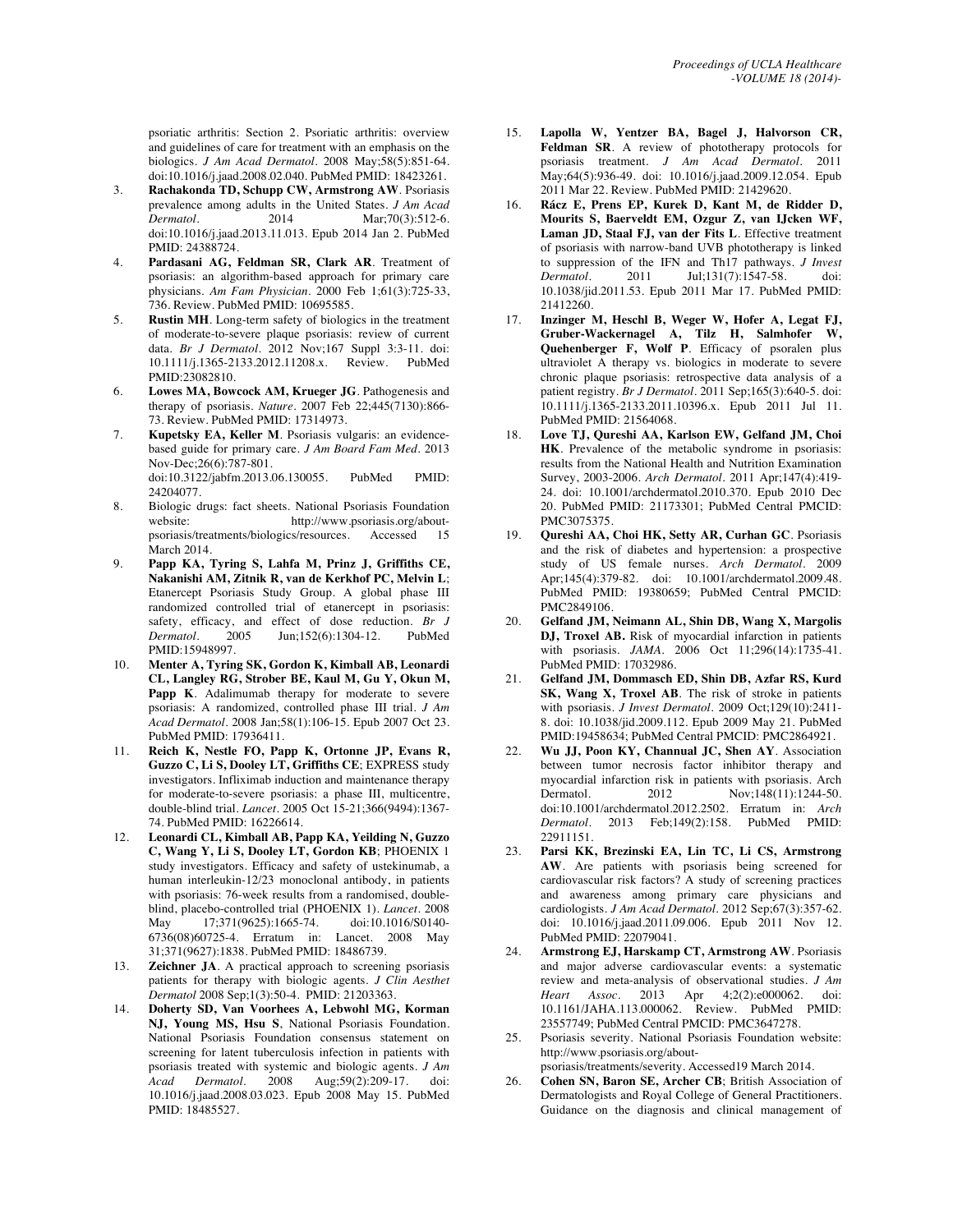psoriasis. *Clin Exp Dermatol*. 2012 May;37 Suppl 1:13-8. doi:10.1111/j.1365-2230.2012.04337.x. Review. PubMed PMID: 22486764.

27. **Balato N, Patruno C, Napolitano M, Patrì A, Ayala F, Scarpa R**. Managing Moderate-to-Severe Psoriasis in the

Elderly. *Drugs Aging*. 2014 Apr;31(4):233-8. doi: 10.1007/s40266-014-0156-6. PubMed PMID: 24554398.

*Submitted on April 5, 2014*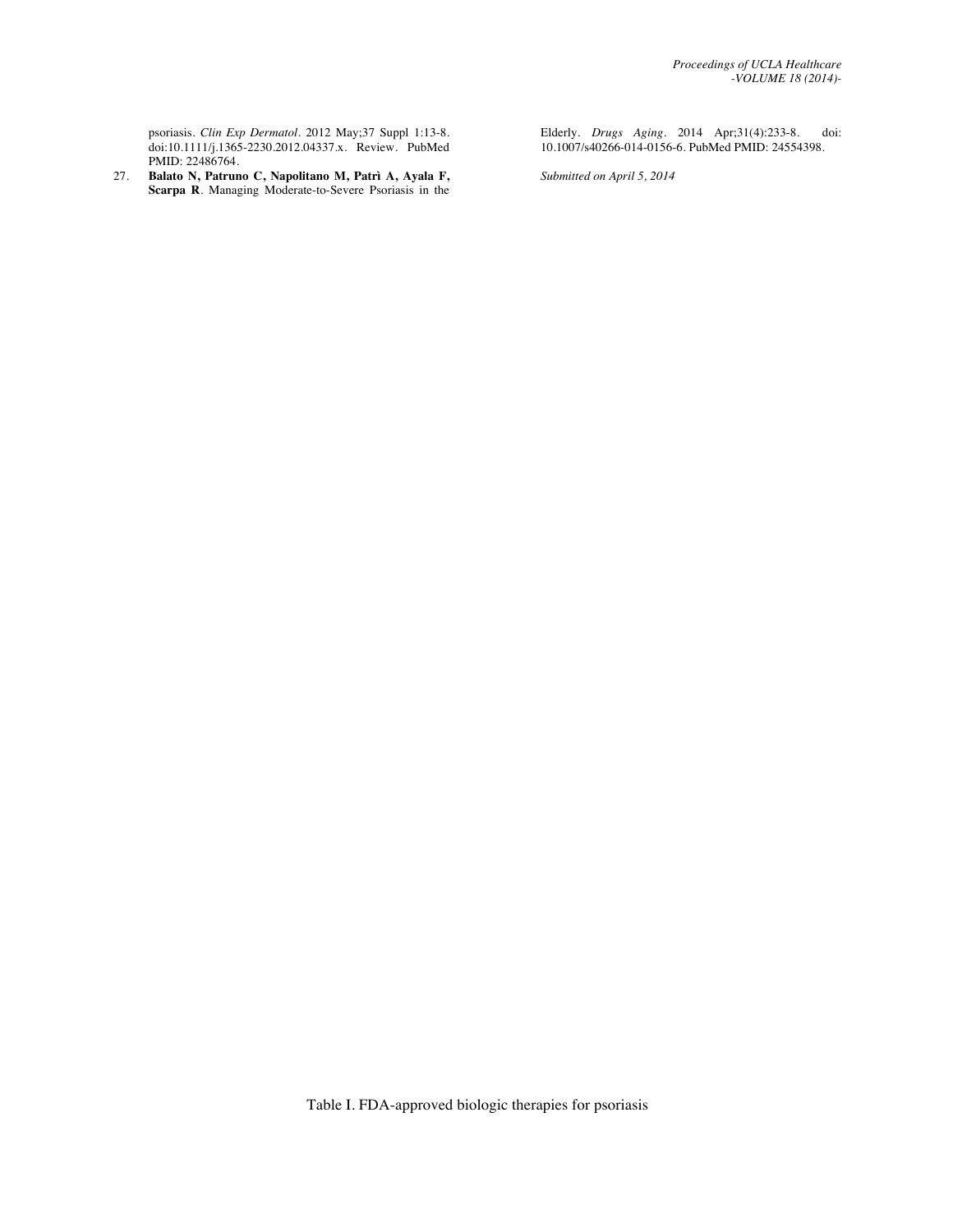|                                  | <b>Immune</b><br>target | <b>Indications</b>                   | <b>Dosing</b>                                                 | <b>Clinical efficacy for</b><br>psoriasis                                                                                                                                                |
|----------------------------------|-------------------------|--------------------------------------|---------------------------------------------------------------|------------------------------------------------------------------------------------------------------------------------------------------------------------------------------------------|
| <b>Etanercept</b><br>(Enbrel®)   | TNF- $\alpha$           | Psoriasis,<br>PsA, RA,<br>JRA, AS    | Twice<br>weekly                                               | In a phase III,<br>randomized, controlled<br>trial, 49% of etanercept-<br>treated patients with<br>moderate-to-severe<br>plaque psoriasis<br>achieved PASI 75 at<br>week 12 <sup>9</sup> |
| <b>Adalimumab</b><br>(Humira®)   | TNF- $\alpha$           | Psoriasis,<br>PsA, AS,<br><b>RA</b>  | Every<br>other<br>week                                        | In a phase III,<br>randomized, controlled<br>trial, 71% of<br>adalimumab-treated<br>patients with moderate-<br>to-severe plaque<br>psoriasis achieved PASI<br>75 at week $16^{10}$       |
| <b>Infliximab</b><br>(Remicade®) | TNF- $\alpha$           | Psoriasis,<br>PsA, RA,<br>UC, CD, AS | Weeks<br>$0, 2,$ and<br>6.<br>followed<br>by every<br>8 weeks | In a phase III,<br>randomized, controlled<br>trial, 80% of infliximab-<br>treated patients with<br>moderate-to-severe<br>plaque psoriasis<br>achieved PASI 75 at<br>week $10^{11}$       |
| <b>Ustekinumab</b><br>(Stelara@) | $II - 12$ /<br>$IL-23$  | Plaque<br>psoriasis,<br>PsA          | Weeks 0<br>and $4$ ,<br>followed<br>by every<br>12<br>weeks   | In a phase III,<br>randomized, controlled<br>trial, 67.1% of<br>ustekinumab-treated<br>patients with moderate-<br>to-severe plaque<br>psoriasis achieved PASI<br>75 at week $12^{12}$    |

**Abbreviations:** PsA: psoriatic arthritis, RA: rheumatoid arthritis, AS: ankylosing spondylitis, JRA: juvenile rheumatoid arthritis, UC: ulcerative colitis, CD: Crohn's disease

**PASI 75:** Achievement of 75% reduction in the Psoriasis Area and Severity Index (PASI) as measured by body surface area involvement (BSA) and degree of erythema, induration, and scaling.